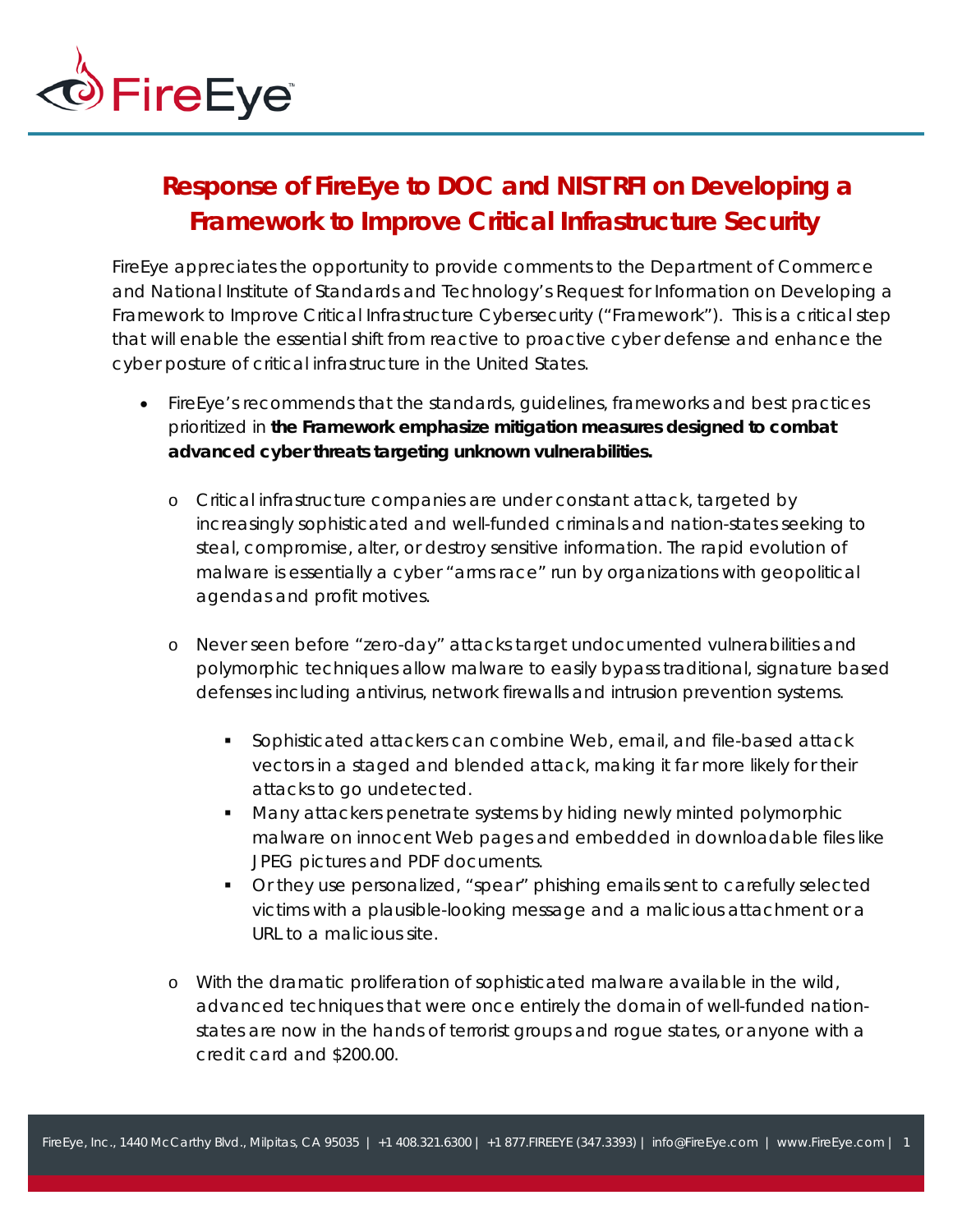

- o Based on FireEye's research, organizations are experiencing explosive growth in these kinds of attacks. On average, organizations are experiencing 221 web-based malicious events per week that successfully evade traditional defenses. Compared to the second half of 2011, the number of events per organization rose by 225% in the first half of 2012. Malware is so prevalent that, on average, enterprises experience a malware-related event once every three minutes.
- FireEye recommends that the Framework include a section **on standards and best practices that counter advanced adversary tactics and techniques** such as targeted spear phish, zero-day and blended attacks. This section should emphasize automated, proactive and dynamic defense by incorporating the following as baseline standards and best practices:
	- o **Signature-less, proactive defense that detects and blocks unknown cyberattacks over the lifecycle of an attack** as a necessary complement to traditional, signature based defenses such as firewalls, intrusion prevention systems, web and email gateways and anti-virus software. Recommended attributes of such tools include the ability to:
		- **I** Identify and block in-bound zero day attacks across multiple threat vectors;
		- Expose the entire attack life cycle by correlating intelligence across various threat vectors;
		- **Block outreach from a compromised host to its command and control** center;
		- Prevent the exfiltration of data and the download of additional malware;
		- **Eliminate false positives; and**
		- **Produce complete forensic details.**
	- o Tools that provide **automated sharing of indicators of compromise in near real time** at the local, enterprise and global levels.
	- o **Virtualization techniques for the identification of known and unknown malware** as described in **Security Control 44, Detonation Chambers, which was recently added to NIST Special Publication 800.53, Revision 4 (Final Public Draft) Recommended Security Controls for Federal Information Systems and Organizations.** The Supplemental Guidance to Security Control 44 provides: